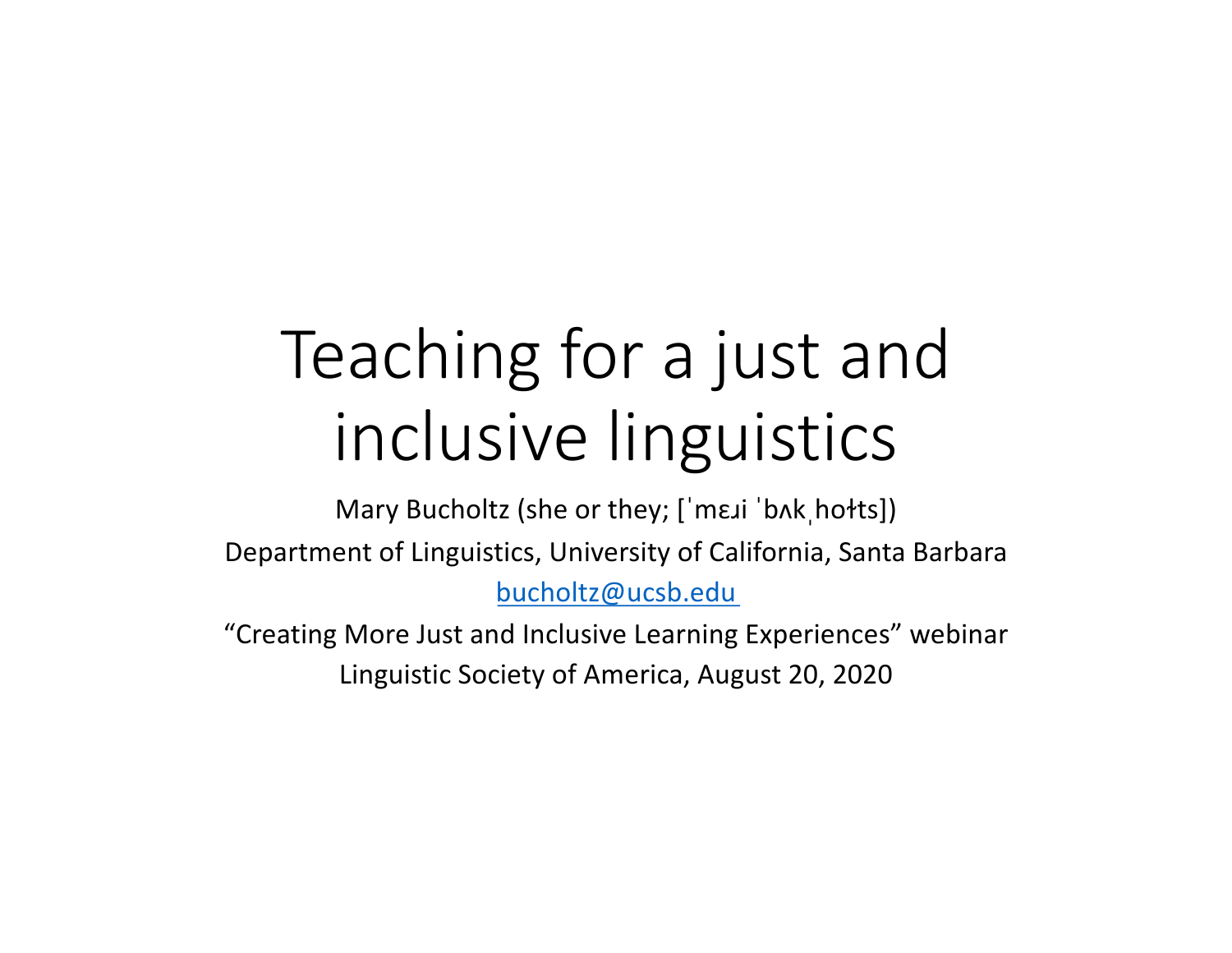## Acknowledgment of the Chumash people and land

I acknowledge the traditional custodians of the land on which UC Santa Barbara stands: the Chumash people. The UCSB community recognizes and honors their past and present stewardship, as well as the significance of Native American peoples' place in the learning and research activities of this university.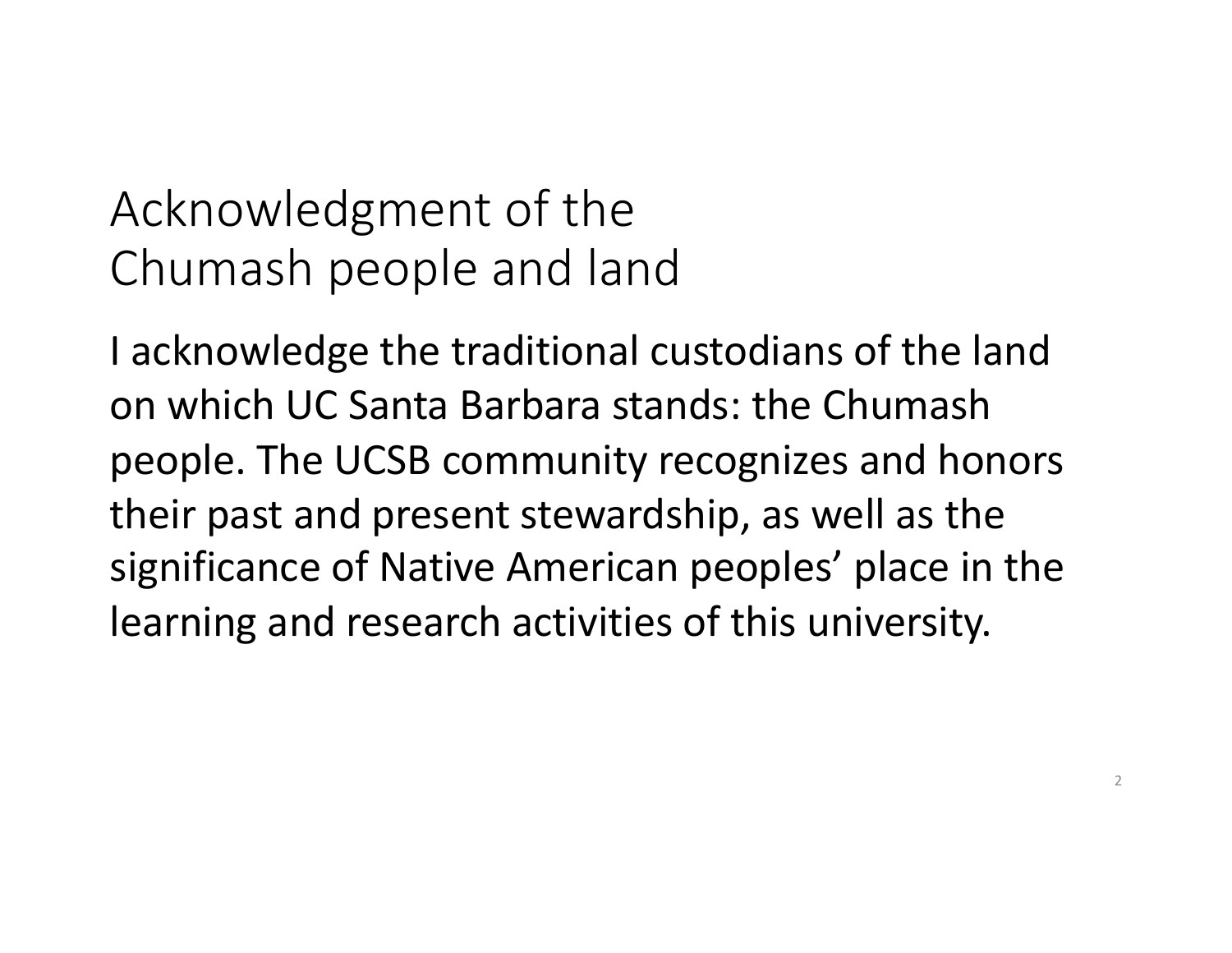# Thank you to my UCSB colleagues and students, past and present!

- Many thanks to those who have helped me to understand these issues better, especially:
	- Erin Adamson
	- Inés Casillas
	- Anne Charity Hudley
	- Tracy Conner
	- Jazmine Exford
	- Joy Garza
	- Lina Hou
	- Aris Keshav



- Jin Sook Lee
- deandre miles-hercules
- Jamaal Muwwakkil
- Jamie Thomas
- Adrienne Tsikewa
- Lal Zimman
- Jing Yu

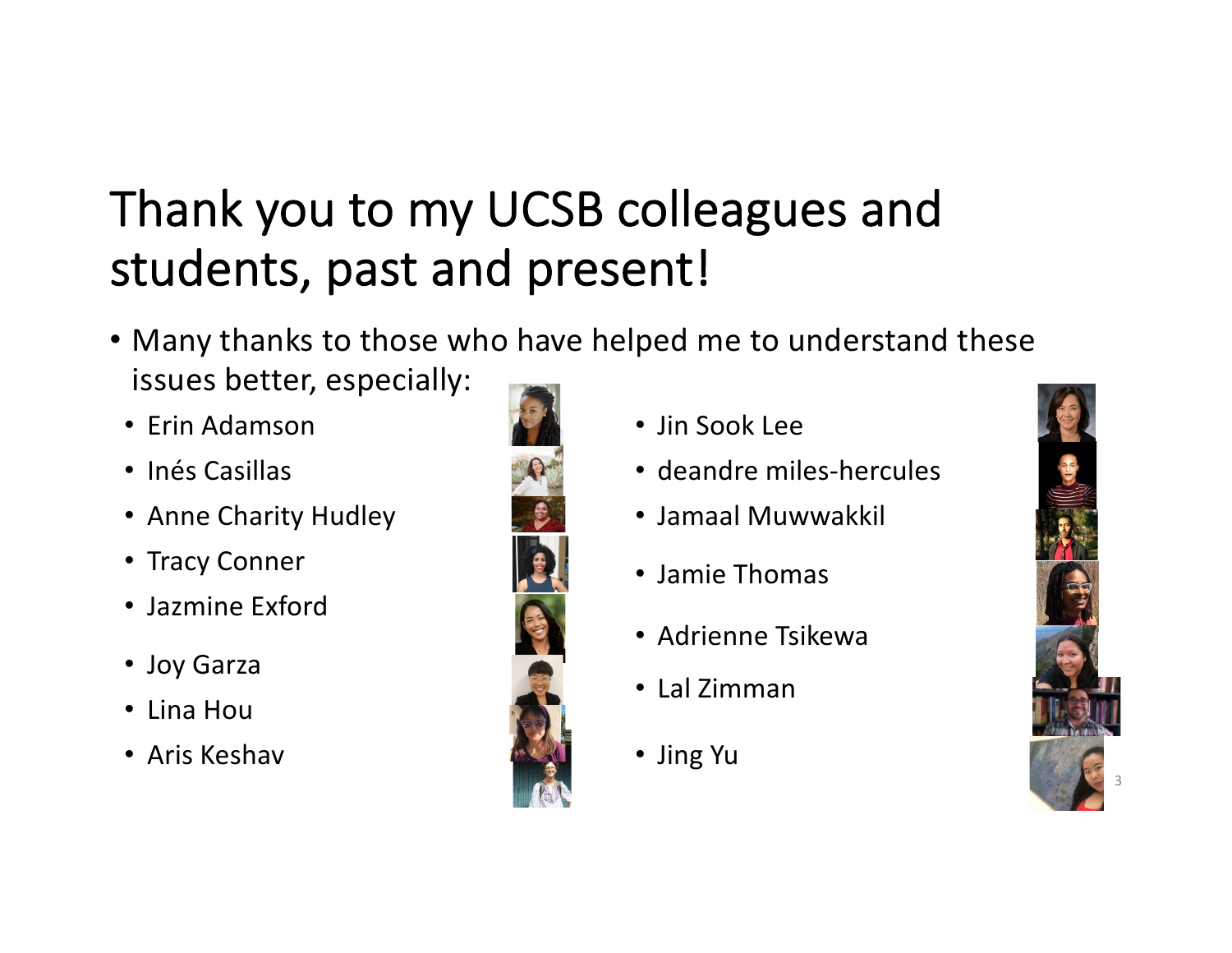# Where I'm coming from and why I'm here

- I'm a white cis female sociocultural linguist from Indiana and Oklahoma
- I do research on language, race, and racism (and other topics)
- I mostly teach 250- to 350-person general education classes such as Language, Race, and Ethnicity; Language, Power, and Learning
- Why I do linguistics: Because I love languages (and yes, I know it's a disciplinary taboo to admit this)
- What I do when I'm not doing linguistics: Watch international TV and (when there's no pandemic) whales
- Why I'm here today: I'm passionate about dismantling racism and white supremacy in linguistics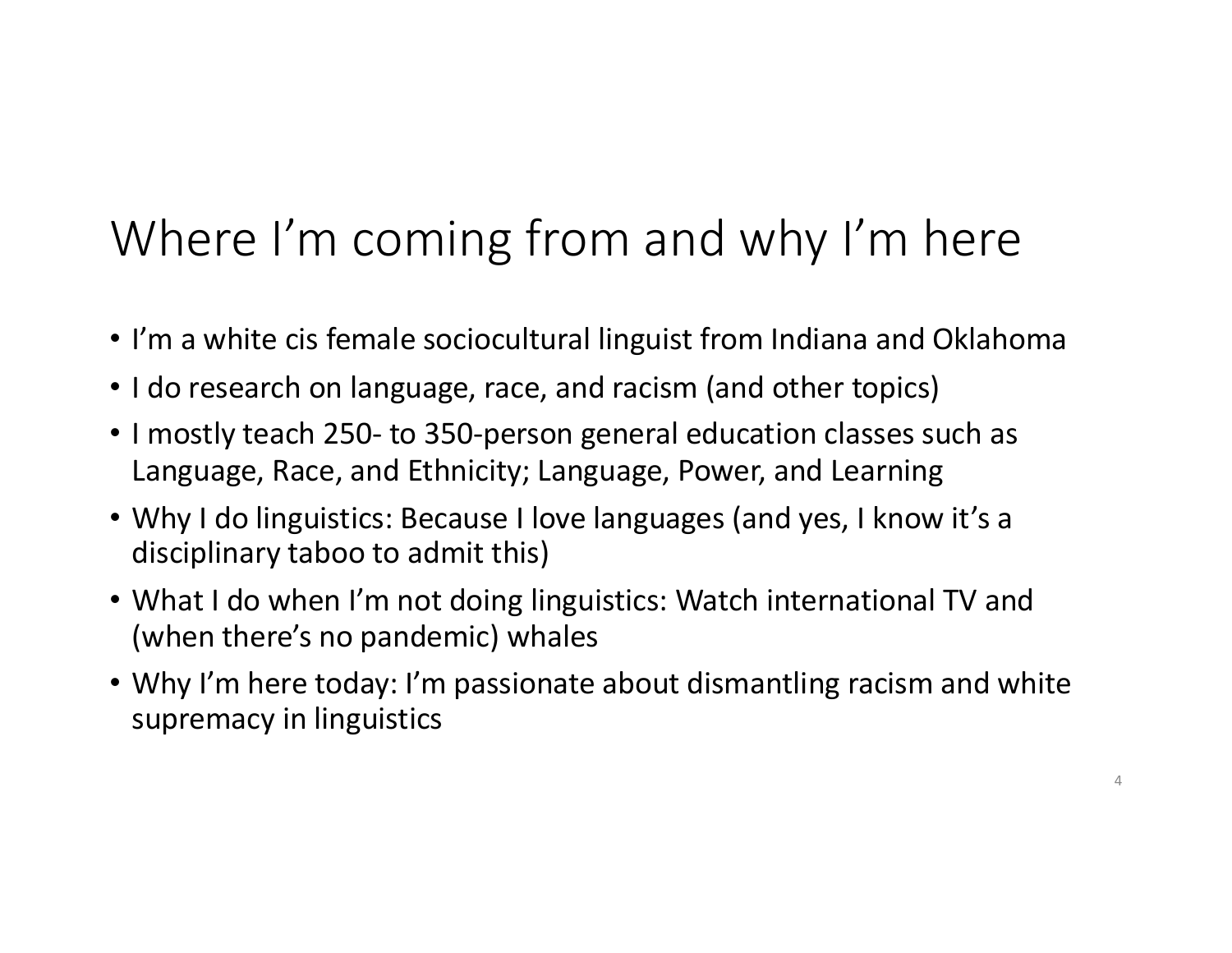### What I hope you'll do today

- Use the **chat** throughout to interact with me, Soudi, and each other
- **Learn and share ideas** about how to make linguistics more inclusive, not just as a set of "tips" but as a large-scale intellectual/political commitment
- Notice **what I'm doing (and failing to do)** to foster inclusivity
	- Providing the pronunciation of my name; giving my pronouns
	- Acknowledging Native land and people
	- Telling you who I am
	- Crediting originators of ideas by name and providing a photo of them
	- Encouraging everyone to be active participants and providing ways to do so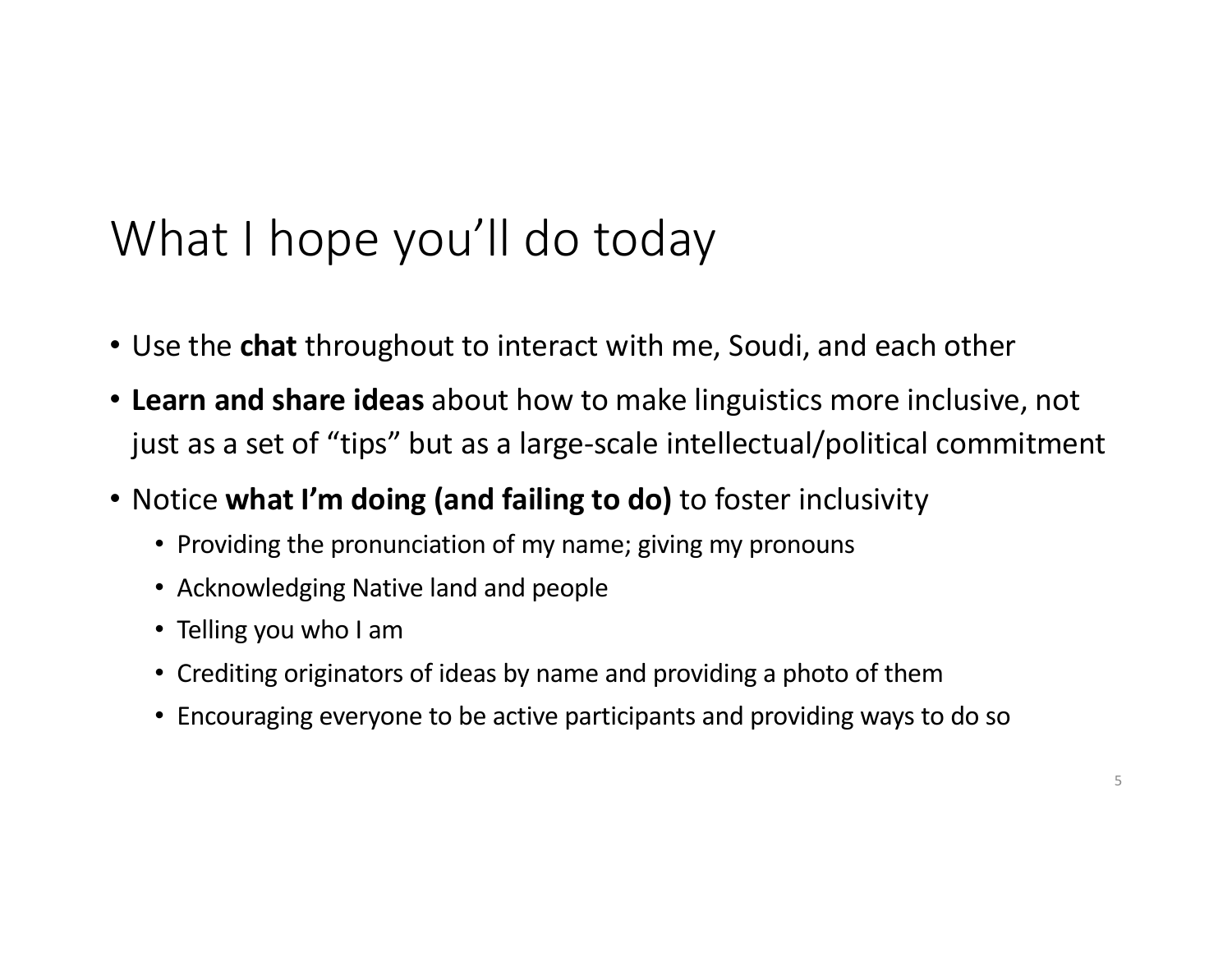#### Injustice and exclusion in the classroom

- Students from dominant groups have the privilege of knowing that **people like them will be the focus** of their learning experience in linguistics
	- Instructors are more likely to share their background
	- Researchers are more likely to share their background
	- Their language is more likely to be taken as normative
	- Their lived experience is more likely to be taken as normative
	- Their learning needs are more likely to be accommodated in the classroom
	- Their presence in the discipline is more likely to go unquestioned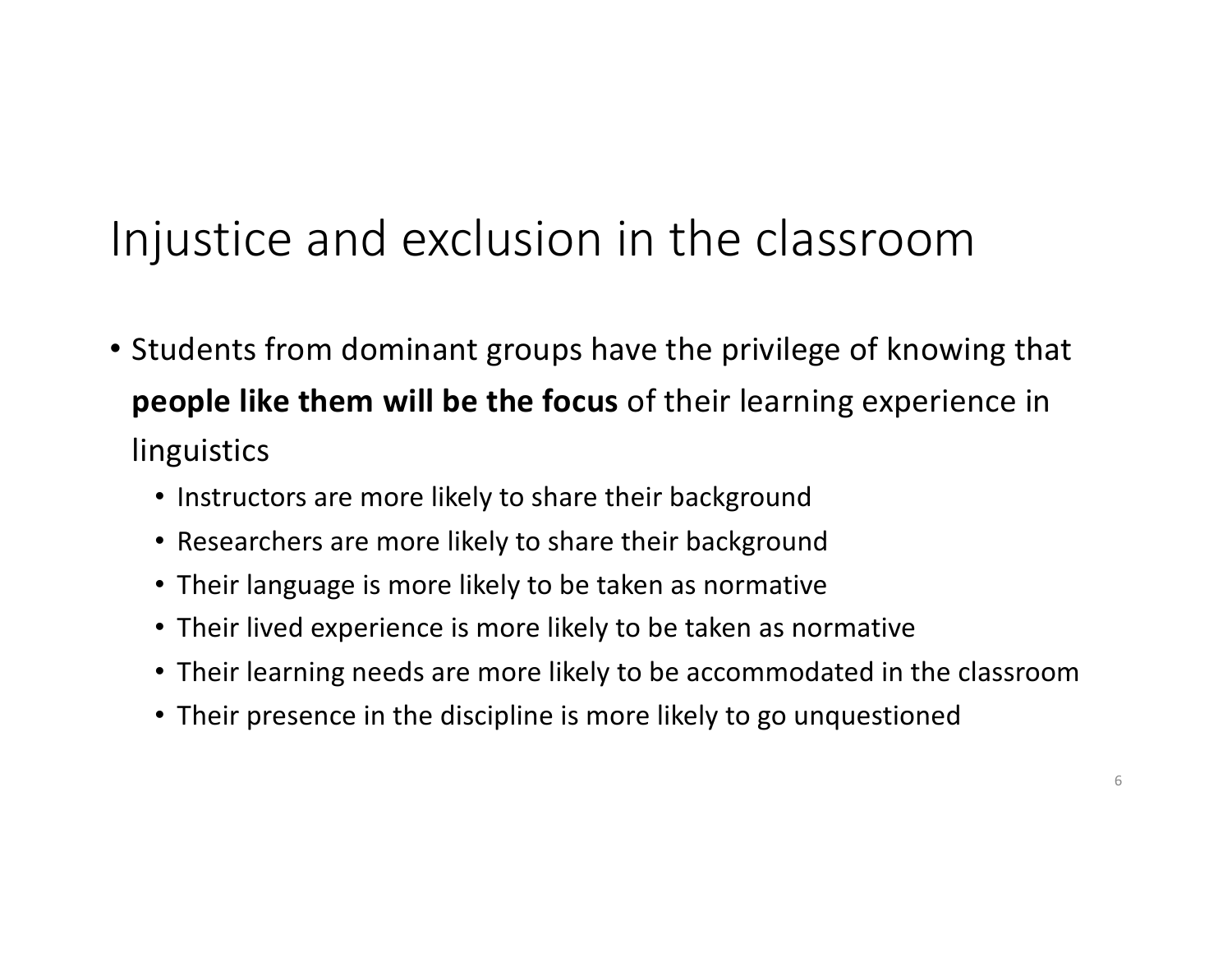## Injustice and exclusion in the classroom

- In almost all linguistics classes, students from marginalized and minoritized groups **must do extra work**:
	- to find the relevance of linguistics for their own language and lived experience
	- to ensure that their language and lived experience are (accurately) represented in the field
	- To position themselves as legitimate members of the discipline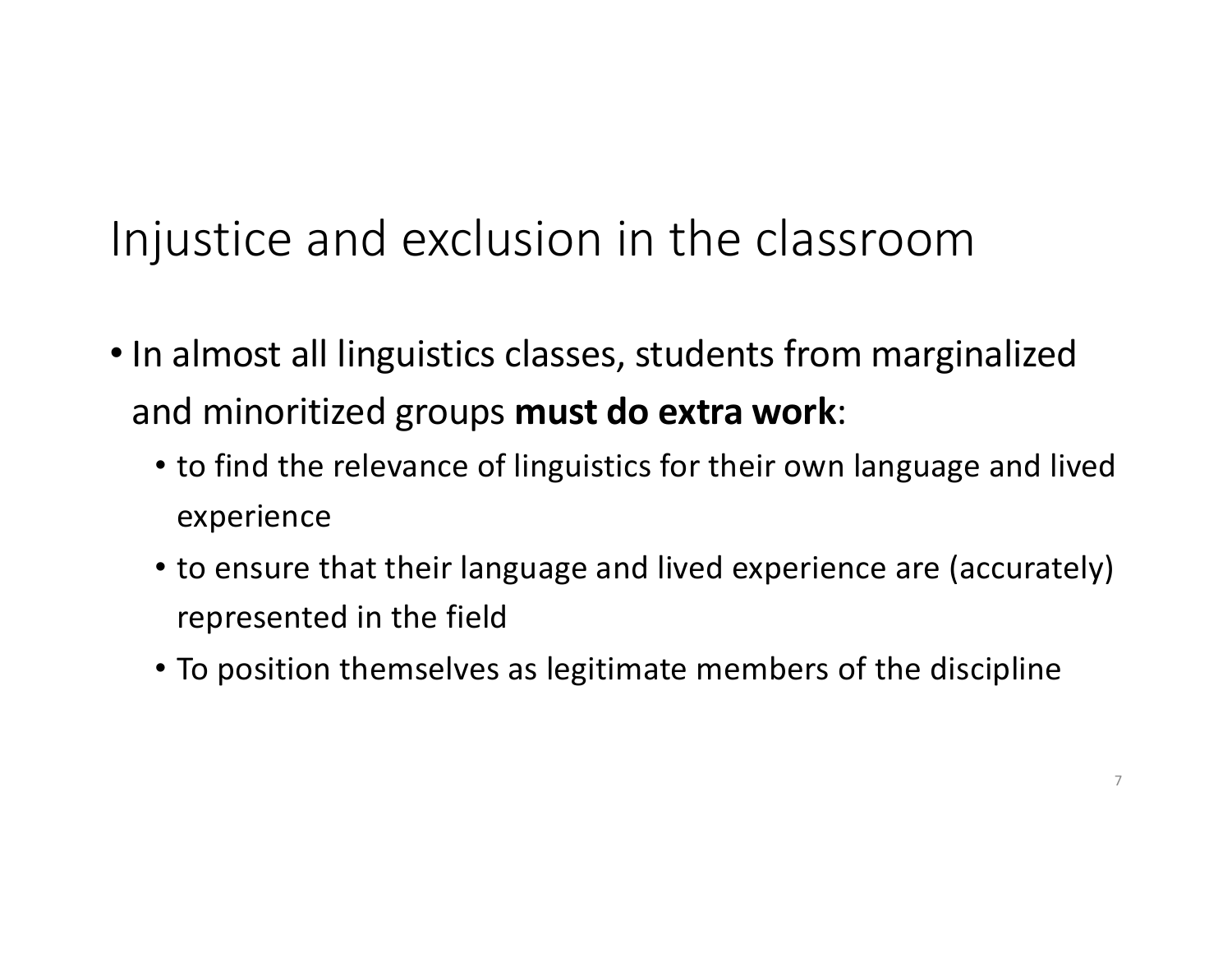#### What does "structural exclusion" mean?

- People from marginalized social groups **aren't given equal access** due to systemic barriers to their presence and participation
	- And when they manage to gain access, they may not participate as much or they may seem detached because the curriculum wasn't created with them in mind
- People from these groups and their languages, cultures, and lived experiences **often aren't represented** in the curriculum and the discipline
	- Or they're represented through the work of researchers from the dominant group, which is inherently limited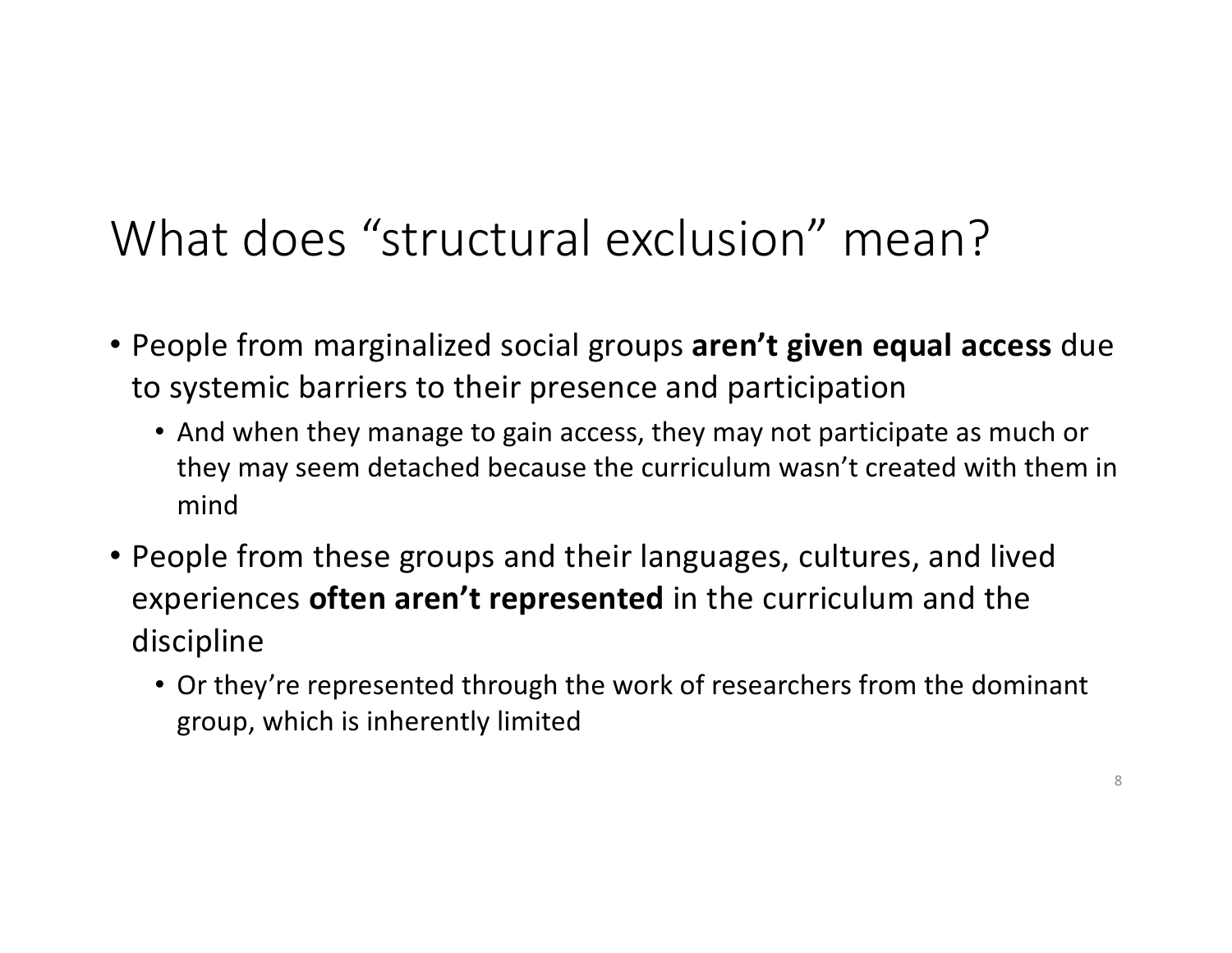#### What *doesn't* "structural exclusion" mean?

- Structural exclusion does NOT mean:
	- Being a numeric minority but a member of a structurally dominant group
	- Feeling uncomfortable when a space becomes more inclusive of traditionally marginalized groups
- The reality of inclusion means that **dominant group members will need to give up some of our comfort** in order to make others more comfortable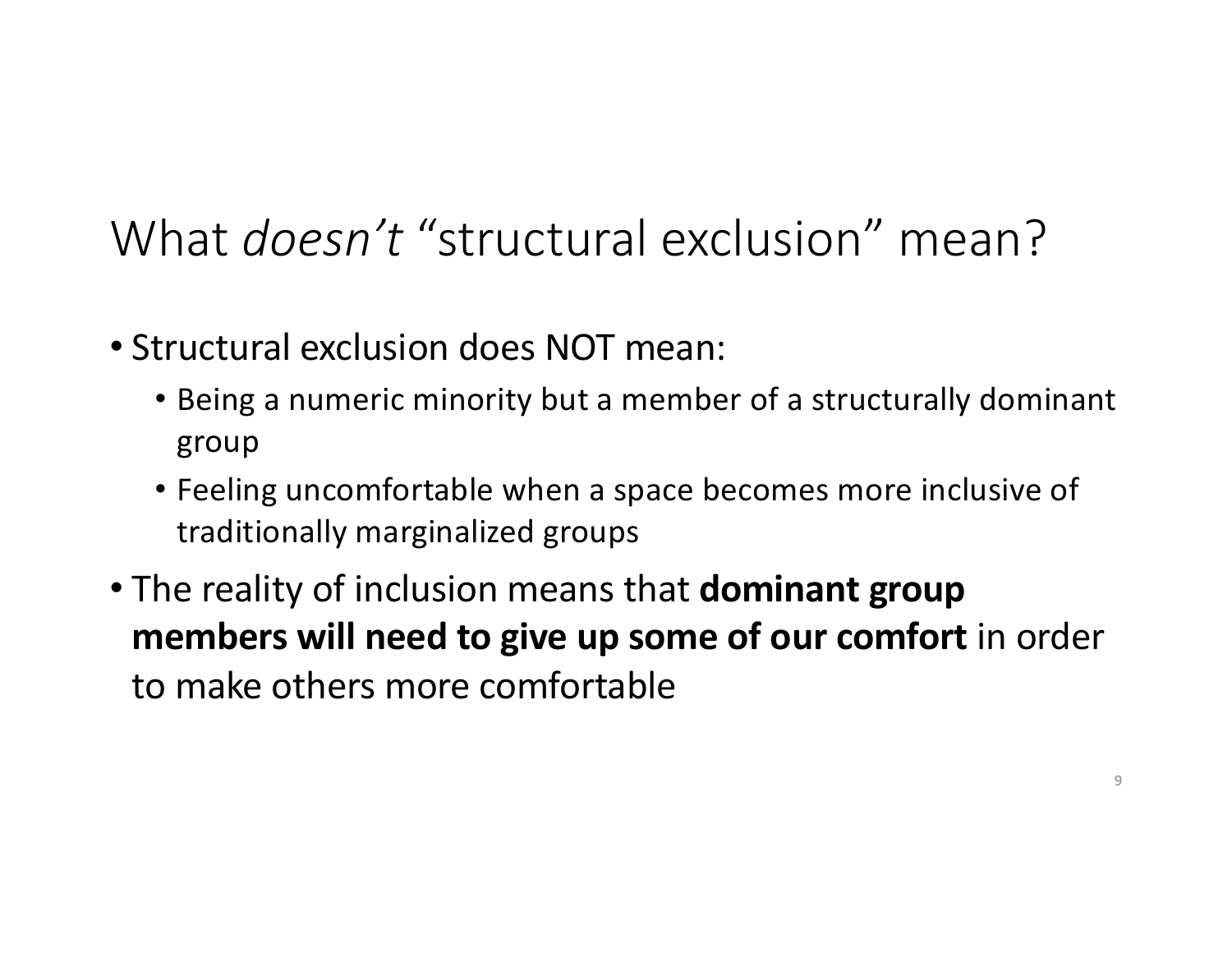#### Inclusive teaching is student-centered

- Teaching **the students we have right now**, not last year's students, and definitely not the students that we were (or imagine that we were)
- Finding out **who our students are and what they want**
	- Just ask them!: Why are they taking the class? What are their career goals? What's their background in linguistics? What languages and language varieties are part of their lives?)
	- Recognizing that students are individuals but also that shared lived experiences matter and deserve validation
- **Being a person first**, not just a linguist: Letting students know who we are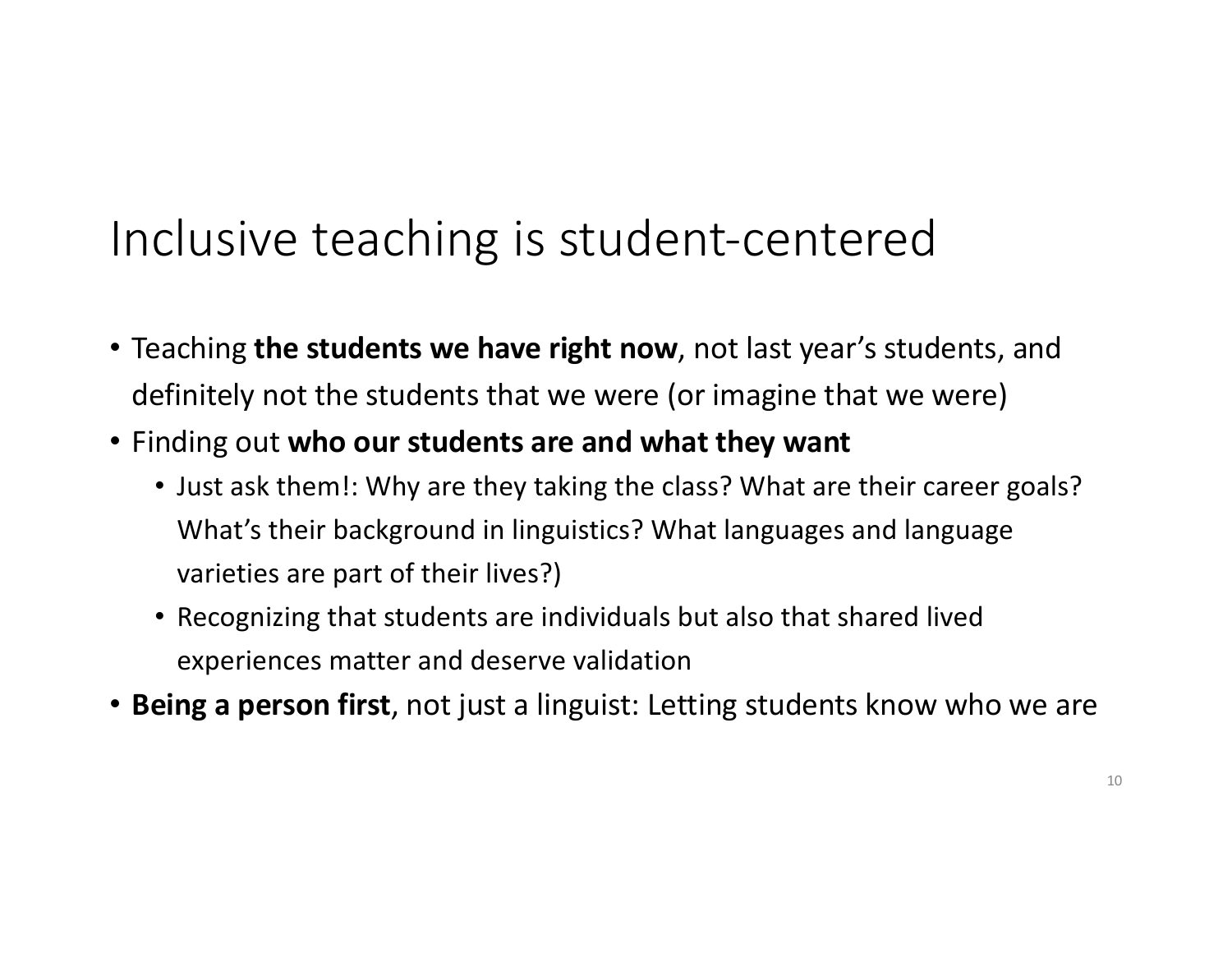## Inclusive teaching is flexible

- Positioning **ourselves as learners**, not as experts
- Positioning **students as partners/collaborators** in the teaching and learning process
- Revising our teaching content, style, and strategies continuously to **keep our teaching fresh and relevant**
- Creating content and teaching strategies that **support our students' needs**
	- Checking with students often to find out what's working and what's not
- Constantly **expanding the boundaries** of our discipline, our classes, our knowledge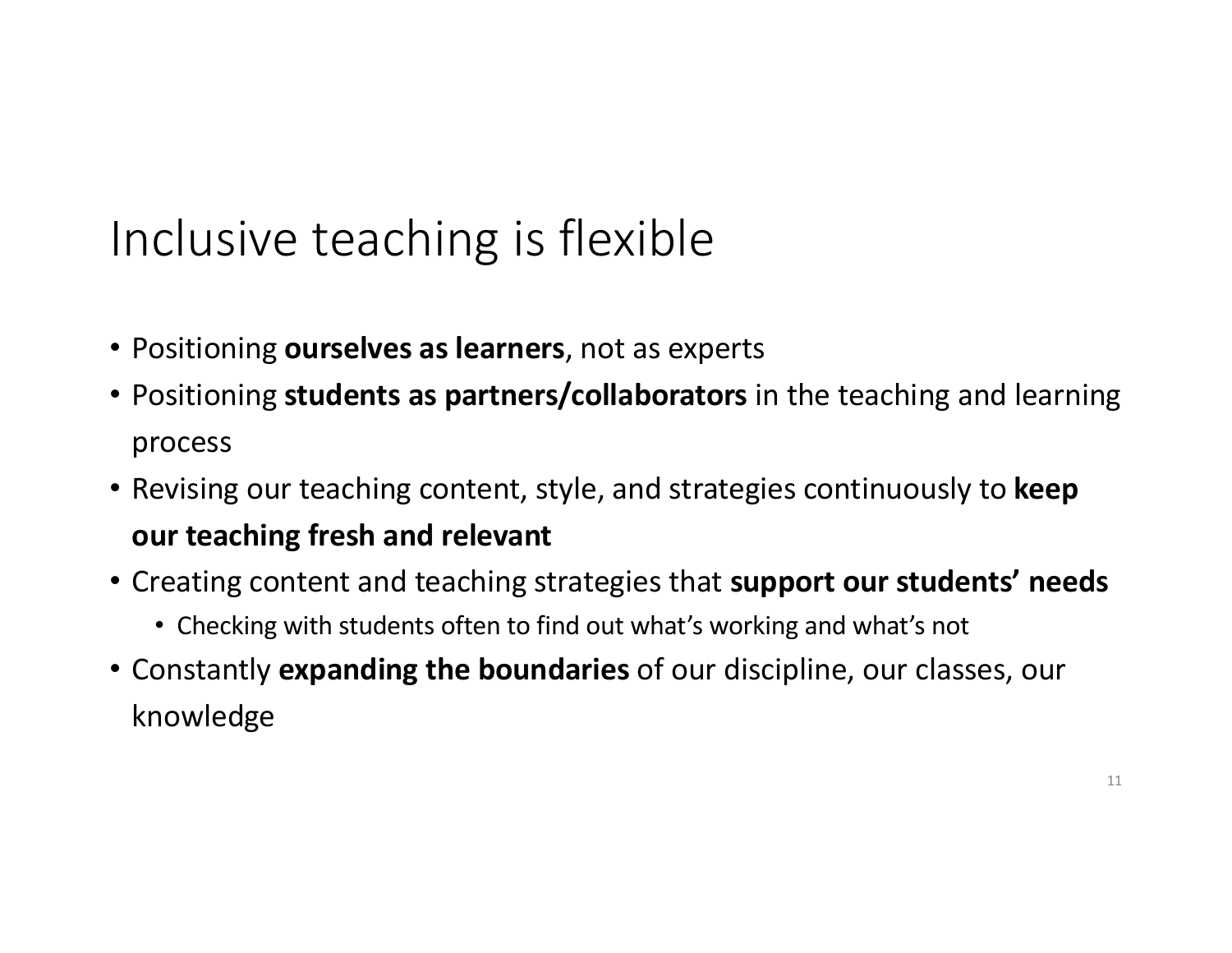#### What does "inclusion" include?: The course

- **Accessibility**: The sine qua non: If students can't access the course materials, information, and discussions, they can't learn
- **Graduate and undergraduate curriculum**: Which courses are taught? Which are required or optional? Why are some degrees unmarked ("Linguistics") and others marked?
- **Course content**: What do students read? What is in the lectures? Conversely, what don't students read and what's missing from lectures regarding their own linguistic background and experiences?
- **Course delivery**: Why do you use the specific activities, assignments, assessments, and modalities that you use? How might these exclude, marginalize, or discourage some students?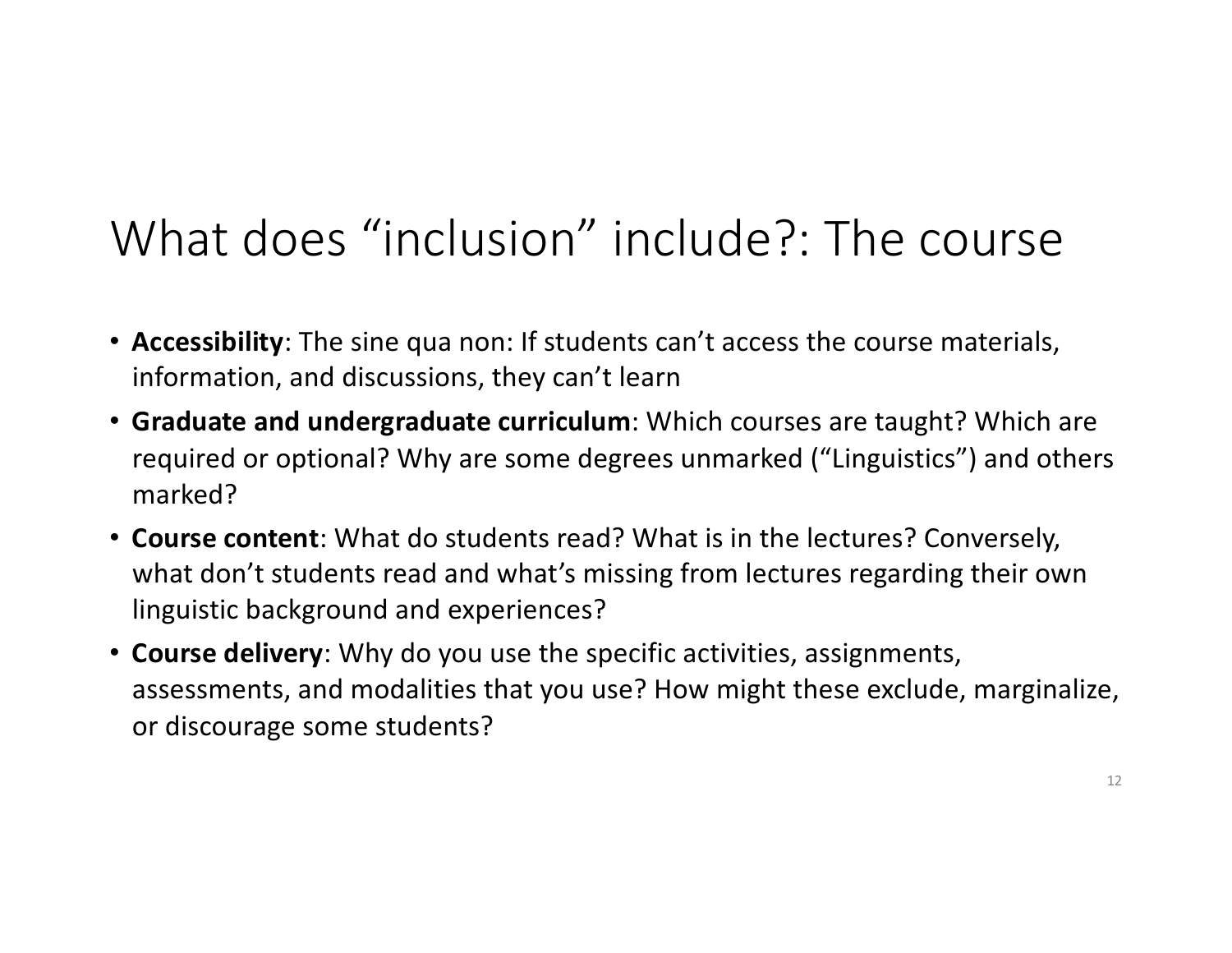## What does "inclusion" include?: The people

- **Teaching style:** How would you describe your teaching? Does this match how your students describe it? Do you prioritize your own comfort level or convenience over what would be most effective for your students?
- **Teaching team:** Are the instructors members of the language communities discussed in class? Do instructors from structurally dominant groups address their own subjectivity and its potential limits to the class?
- **Students:** Who is taking the class? Who isn't? Who participates and doesn't? Why?
- **Normalizing inclusion across the curriculum:** Are these issues considered relevant only to some classes and not others? How can every class be made more inclusive?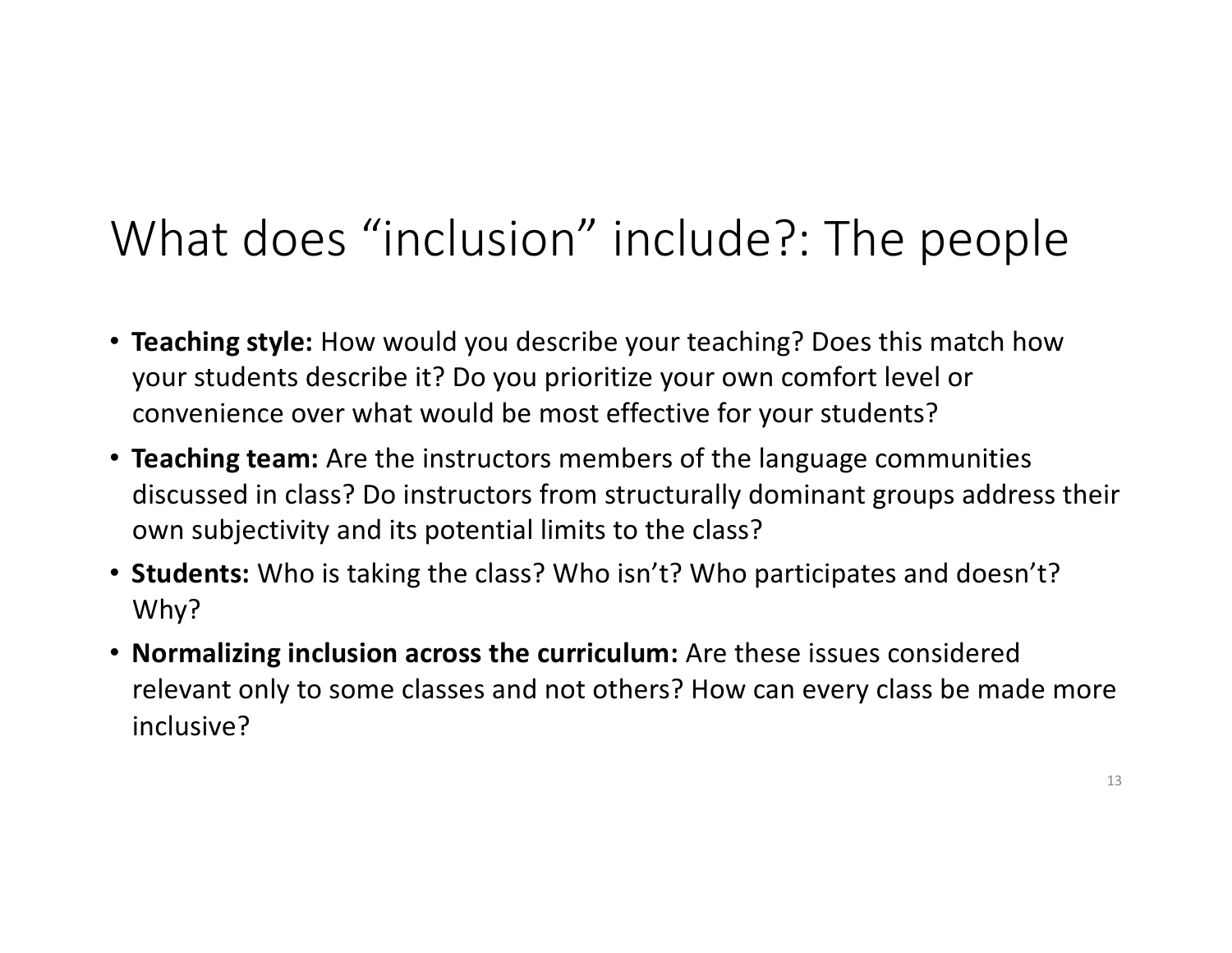## Whom does "inclusion" include?

- Members of groups that are **structurally marginalized and/or underrepresented** in linguistics and higher education/the academy
- People often have **intersectional experiences** in more than one of these groups simultaneously
	- Race and ethnicity
	- Gender identity (including trans, nonbinary, and cis-female)
	- Disability
	- Sexual identity
	- Nationality, citizenship, and immigrant generation status
- Religion
- Socioeconomic status and background
- First-generation college/graduate student status
- Military/veteran status
- Age, and more…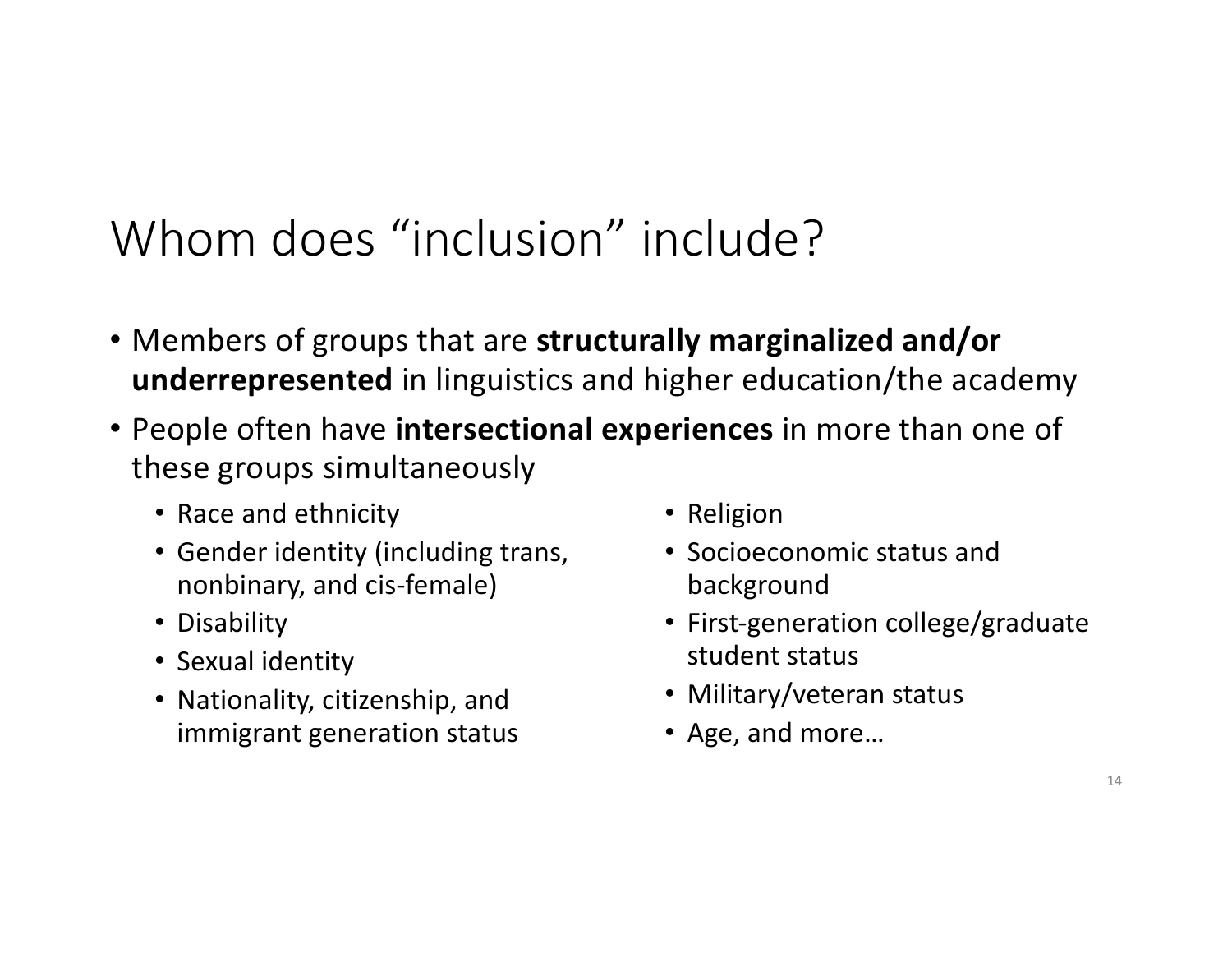## Inclusive teaching pitfalls to watch out for

- **Basic accessibility issues**: Lack of awareness/understanding of, e.g., disabled, low-income, or international students' needs
- **Conflicting needs**: Different students need different things
- **Instructor discomfort** with talking about racism and other forms of oppression or fear of making mistakes
- **Superficial or inappropriate incorporation** of students' languages and cultures
- **Treating minoritized students as representatives** or spokespeople of their group
- **Exploiting minoritized colleagues/students** to fill gaps in your knowledge; not providing compensation for their expertise
- **Pushback** from colleagues and others who devalue inclusive teaching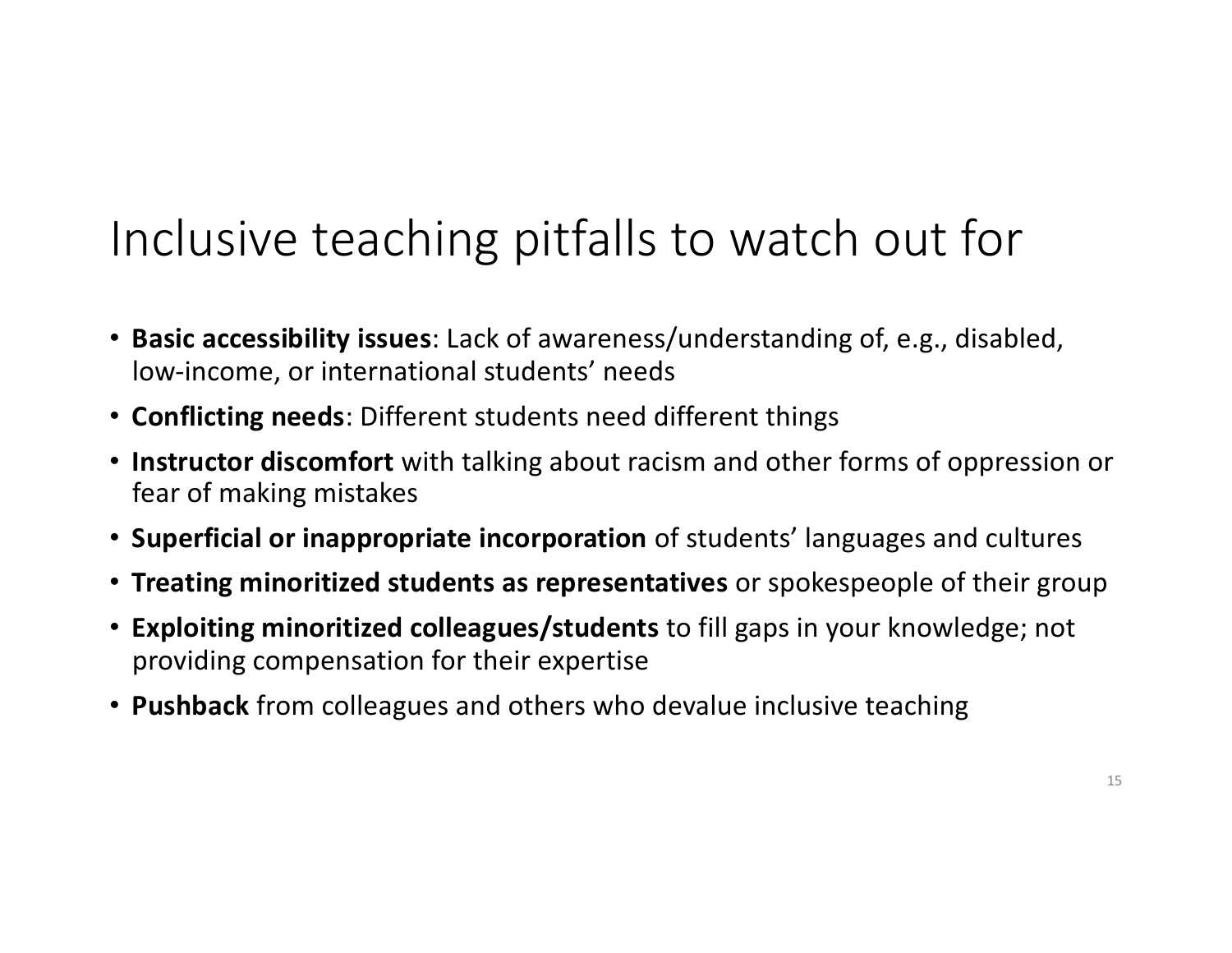## What can institutions do to make linguistics and the academy more just and inclusive?

- **Departments and programs**: Provide ongoing discussions, workshops, talks, and trainings in equitable and just teaching practices
- **Colleges and universities**: Require evidence of inclusive teaching practices in hiring, tenure, promotion, and merit review processes and treat these efforts not as an optional bonus but as expected as part of basic teaching competence
- **The Linguistic Society of America and other organizations**: Highlight inclusive teaching as essential to the discipline and provide public recognition via awards, plenary talks, and Institute Professorships
- **Everywhere**: Recruit and reward leaders who care about these issues
- **Everyone**: Lobby, protest, and pressure the institution; take on leadership roles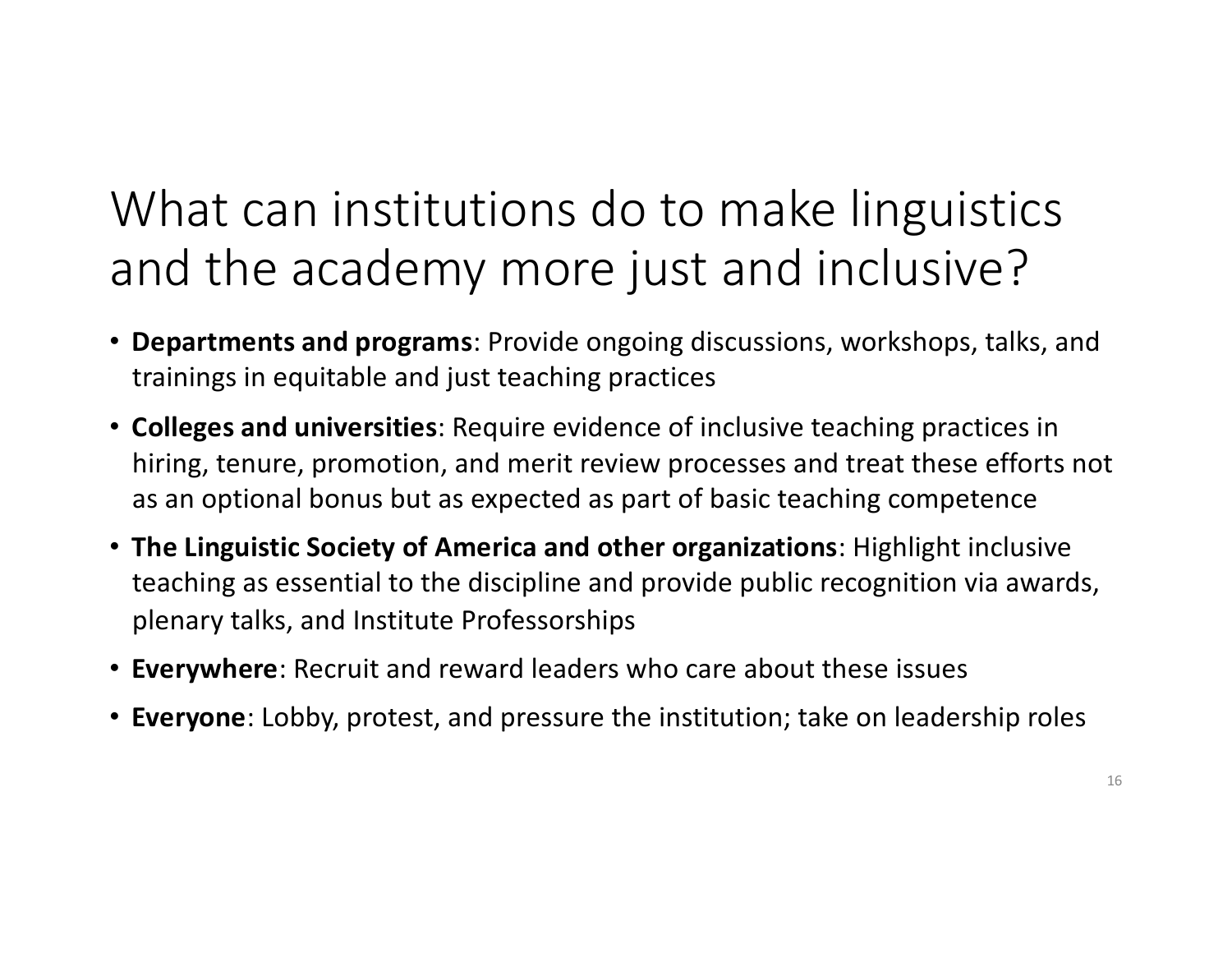## One example: UCSB's Inclusive Curriculum Initiative

- Began in Summer 2020 with funding from UCSB's Office of Diversity, Equity, and Inclusion
- Goal: To collaboratively and collectively revise at least 75% of undergraduate and graduate linguistics courses to be more inclusive
- Forms teams of faculty and graduate student experts and apprentices in inclusive teaching to work on each class
- Also funds a year-long speaker series on inclusive linguistics teaching
- Spring 2021: Planned virtual symposium to share the results of the project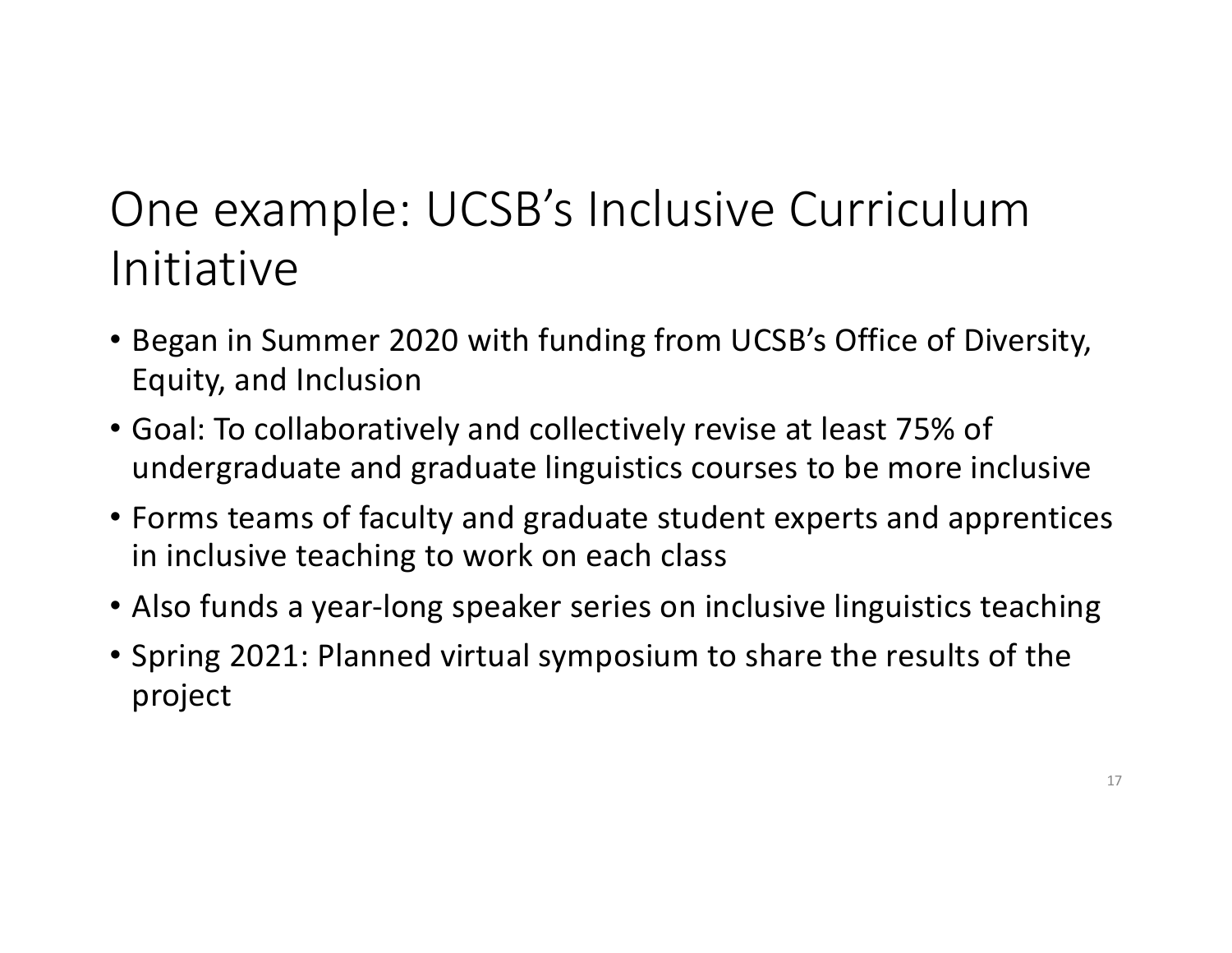#### For further resources, scan QR code below

- 1. Charity Hudley, Anne H., & Christine Mallinson, 2018, "Dismantling 'the master's tools': Moving students' rights to their own language from theory to practice," *American Speech* 93(3–4):513–537
	- See especially the discussion questions at the end
- 2. Charity Hudley et al., forthcoming, "Toward Racial Justice in Linguistics," *Language*
- 3. Bucholtz, "How white linguists can support Black linguists"
- 4. Crowd-sourced version of above document

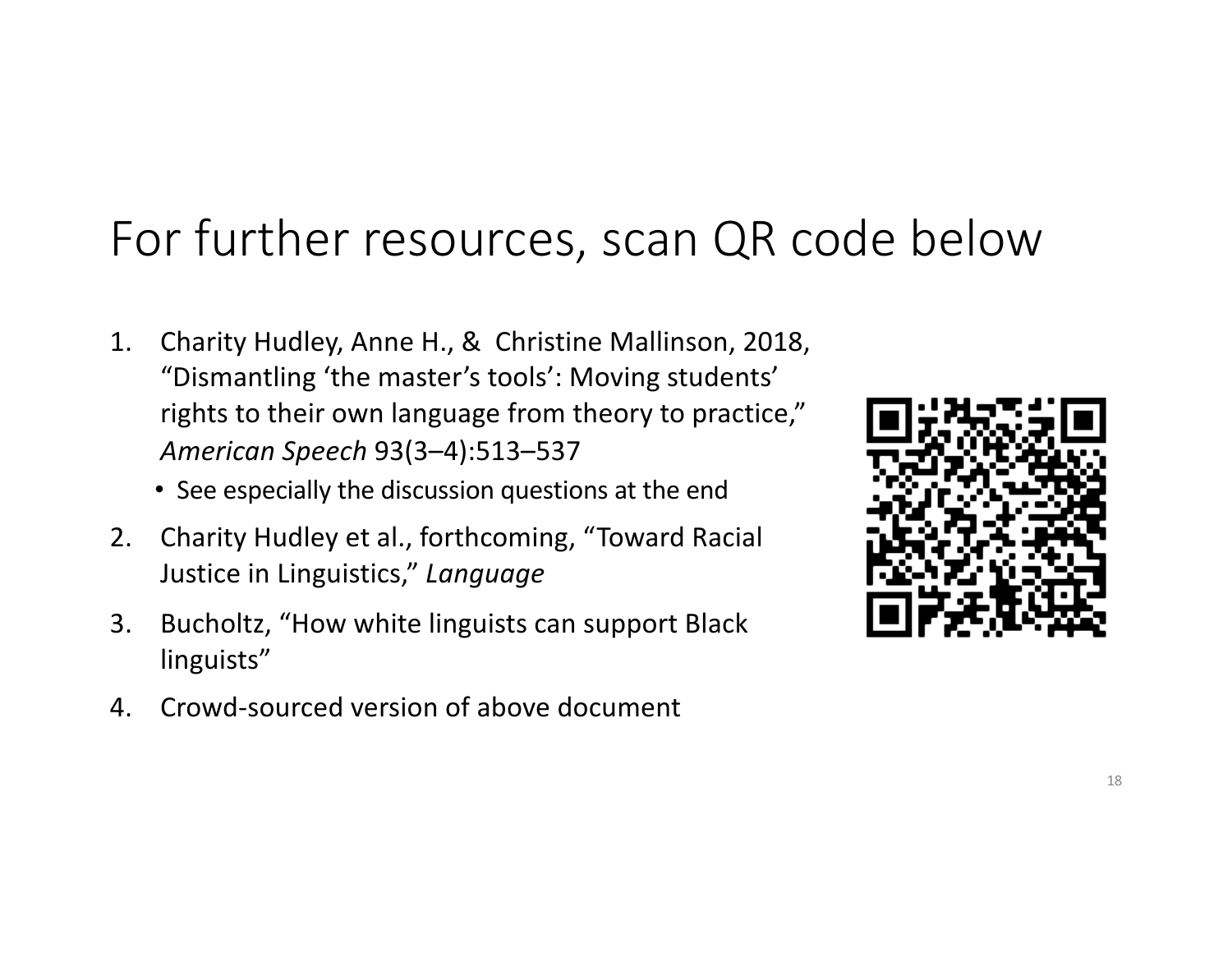## For further reflection

- In what ways can you reimagine the teaching of linguistics and your subfield(s) as more just and inclusive?
- What aspects of inclusive teaching seem relatively "easy" for you to incorporate right now, or soon? Which aspects seem harder? Which do you feel resistant or skeptical about, and why? Who can you talk to to think this through further?
- What is the next individual, collective, and/or institutional action you'll take to make linguistics more just and inclusive?